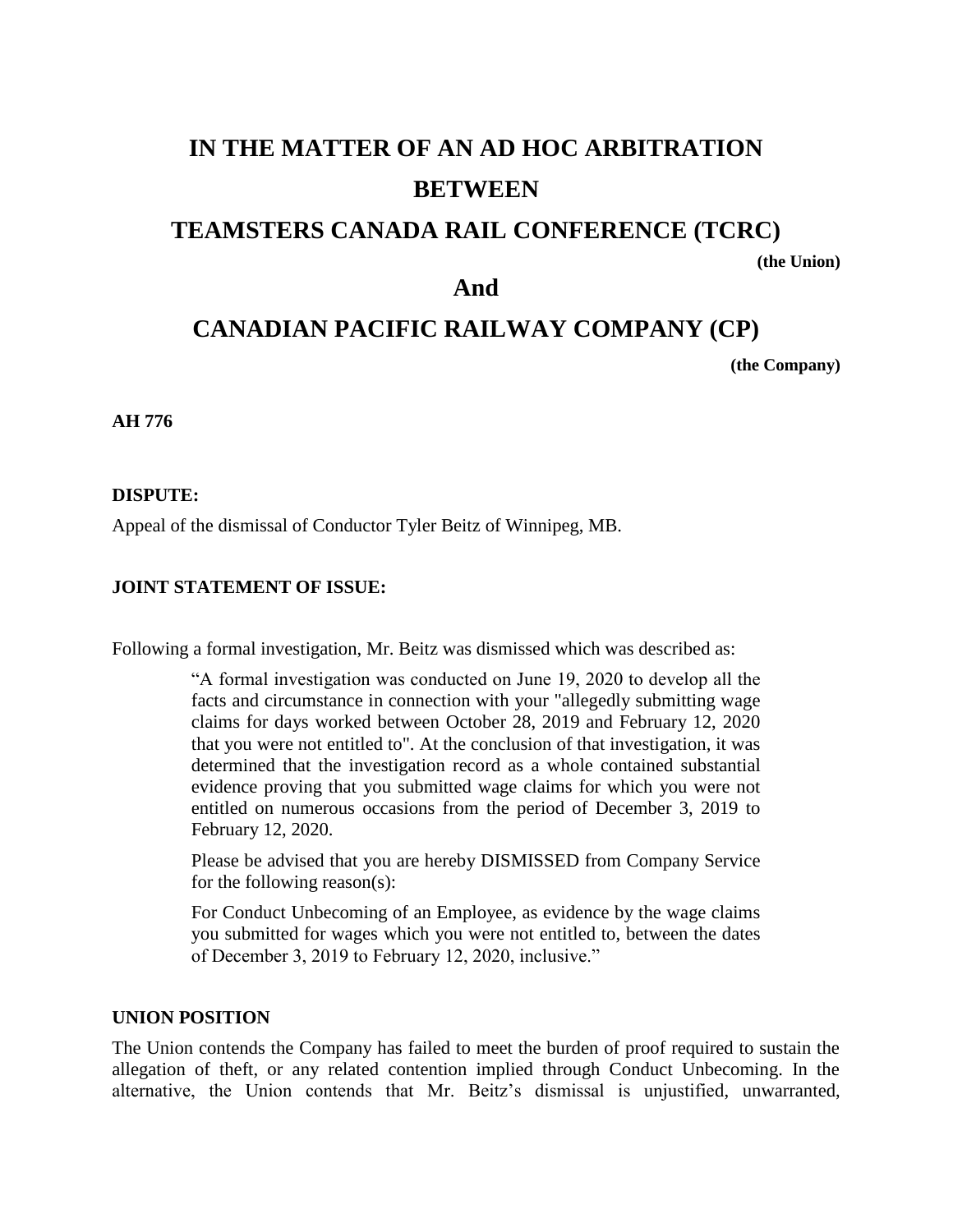discriminatory, and excessive in all of the circumstances, including mitigating factors in this matter.

The Union submits the Company has failed to recognize Mr. Beitz's condition as requiring further accommodation, and has knowingly and discriminately dismissed him from Company service considering all rights afforded through the Workplace Accommodation Policy, Discrimination & Harassment Policy, Fitness to Work Policy, Medical Procedures Policy and Return to Work Policy. Additionally, it is the Union's position the actions of the Company in this case are in violation of the *Canadian Human Rights Act*, *Canada Labour Code*, the legal obligation to accommodate an employee and Article 36 of the Collective Agreement.

As outlined in its grievance, the Union reserves the right to rely on any and all information contained within Mr. Beitz's WCB claim (#18014877), and the complaint filed as a result of the Company's actions.

The Union requests that Mr. Beitz be reinstated without loss of seniority and benefits, that the discipline be removed in its entirety, and that Mr. Beitz be made whole for all lost earnings with interest (including, but not limited to the assertion of wage overpayment). In the alternative, the Union requests that the penalty be mitigated as the Arbitrator sees fit.

# **COMPANY POSITION**

The Company disagrees with the Union's contentions and denies the Union's requests.

The Company maintains the Grievor's attempted justification of his actions were insufficient and unacceptable. Moreover, the Company maintains the severity of the Grievor's actions cannot be minimized by a re-payment plan with the Grievor or by WCB.

Following a fair and impartial investigation, the Grievor's culpability was established for the improper submission of wages. Discipline was determined following a review of all pertinent factors. The Company's position continues to be that the discipline assessed was just, appropriate and warranted in all the circumstances. The Company cannot agree this determination nor assessment of discipline was in any way discriminatory. This allegation, along with all alleged violation of Company policy, the Canadian Human Rights Act, Canada Labour Code and Article 36 of the Consolidated Collective Agreement, is without merit and not supported by fact.

Based on the foregoing, the Company cannot see a reason to disturb the discipline assessed and requests the Arbitrator be drawn to the same conclusion.

Without precedent or prejudice to the Company's aforementioned position, it is incumbent on the Union to provide detailed information on alleged lost wages, benefits, and interest. The Company cannot properly respond to this request when the Union is vague and unspecific on what constitutes "made whole."

The Union has further stated a desire to reserve the right to allege a violation of, refer to and/or rely upon any other provisions of the collective agreement and/or any applicable statutes, legislation, acts or policies. In accordance with the grievance procedure, the Company will be prepared to proceed only on the issues that have been properly advanced through the grievance procedure.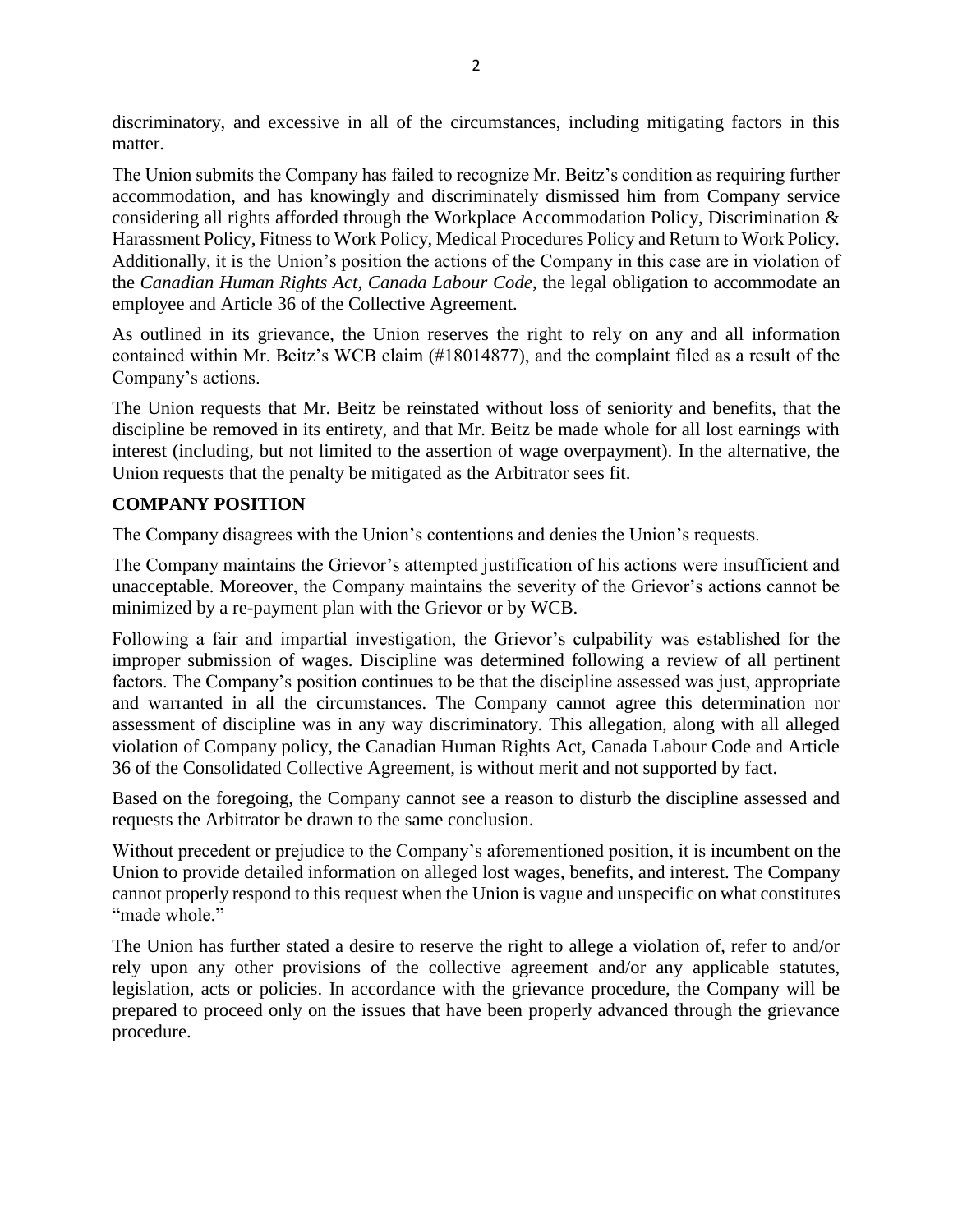\_\_\_\_\_\_\_\_\_\_\_\_\_\_\_\_\_\_\_\_\_\_for \_\_\_\_\_\_\_\_\_\_\_\_\_\_\_\_\_\_\_\_\_\_\_\_\_\_\_\_

FOR THE UNION: FOR THE COMPANY:

Dave Fulton Lauren McGinley General Chairman Assistant Director, Labour Relations TCRC CTY West Canadian Pacific Railway

March 3, 2022

Hearing March 30, 2022 – By Videoconference

# **Appearing for the Union:**

Ken Stuebing – Counsel, CaleyWray Dave Fulton – General Chairman CTY West Ryan Finnson – Vice General Chairman CTY West Doug Edward – Sr. Vice General Chairman CTY West Jason Hnatiuk – Vice General Chairman CTY West Virgil Sedler - Local Chairman CTY, Winnipeg Tyler Beitz – Grievor, Winnipeg

#### **Appearing for the Company:**

Lauren McGinley, Assistant Director Labour Relations John Bairaktaris, Director Labour Relations Melanie Brace, WCB Specialist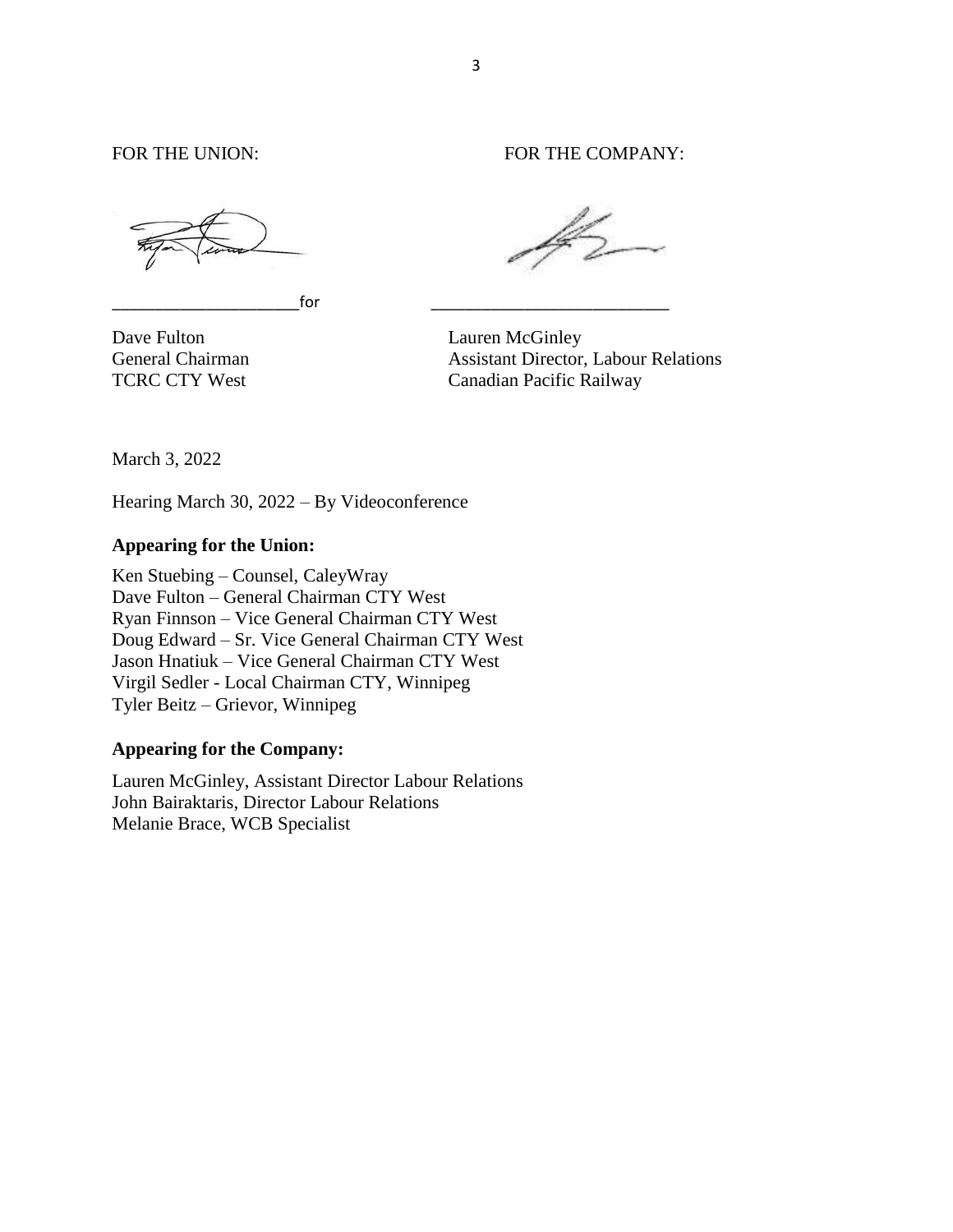## **AWARD OF THE ARBITRATOR**

#### **JURISDICTION**

[1] This is an Ad Hoc Expedited Arbitration pursuant the Grievance Reduction Initiative Agreement of May 30, 2018 and Letter of Agreement dated September 7, 2021 between the parties. The protocols entered into by the parties provided for submission of detailed briefs filed and exchanged in advance of the hearing. At the hearing, the parties reviewed the documentary evidence and made final argument. Awards, with brief written reasons, are to be issued within thirty days of the hearing. The parties agree I have all the powers of an Arbitrator pursuant to Section 60 of the *Canada Labour Code*.

# **BACKGROUND**

[2] The initial facts of this matter are largely not in dispute although the parties disagree on the relevance of the early facts relating to the Grievor's involvement in a train and vehicle collision.

[3] On June 12, 2018, the Grievor Mr. Beitz, was operating as the Conductor on a CP freight train that struck a vehicle straddling the tracks at an intersection. The train did not come to a full stop immediately and Conductor Beitz was tasked with returning to the scene on foot where he found the critically injured driver. He remained with the man while he died waiting for Paramedics arrived approximately one hour later.

[4] Between June 12, 2018 and August 23, 2019, after a period of being deemed totally unfit for all work, the Grievor was deemed FIT for non-safety sensitive modified/alternate duties with restrictions. This Health Services determination continued to apply based on successive Function Abilities Forms (FAFs) until February 6, 2020.

[5] On June 17, 2020, the Grievor was issued a Notice of Investigation for a statement to be held on June 19, 2020 in connection with:

> Allegedly submitting pay claims for days worked between October 28, 2019 and February 12, 2020 that you were not entitled to.

[6] Following an investigation, the Grievor was dismissed from Company Service on July 17, 2020 for submitting wage claims for which he was not entitled from the period of December 3, 2019 to February 12, 2020.

# **ANALYSIS AND DECISION**

[7] The Union submits that the accident of June 12, 2018 was horrific and caused severe psychological damage to Conductor Beitz in the form of depression and post-traumatic stress disorder (PTSD). The Union argues that the Company does not dispute this although it has refused to accept it as a mitigating factor in the present matter.

[8] The Company maintains that the Union's portrayal of this as a complex case fraught with mitigating circumstances is misplaced. It maintains this case is very simple at its core, one of an employee entering time and collecting wages for time not worked.

[9] The Company submits that the proper process was followed. Modified work was found in the Winnipeg Network Service Center and discussed with the Grievor and WCB representative, Dorri Ruffeski, over the phone on October 1, 2019. The Grievor verbally accepted the Company's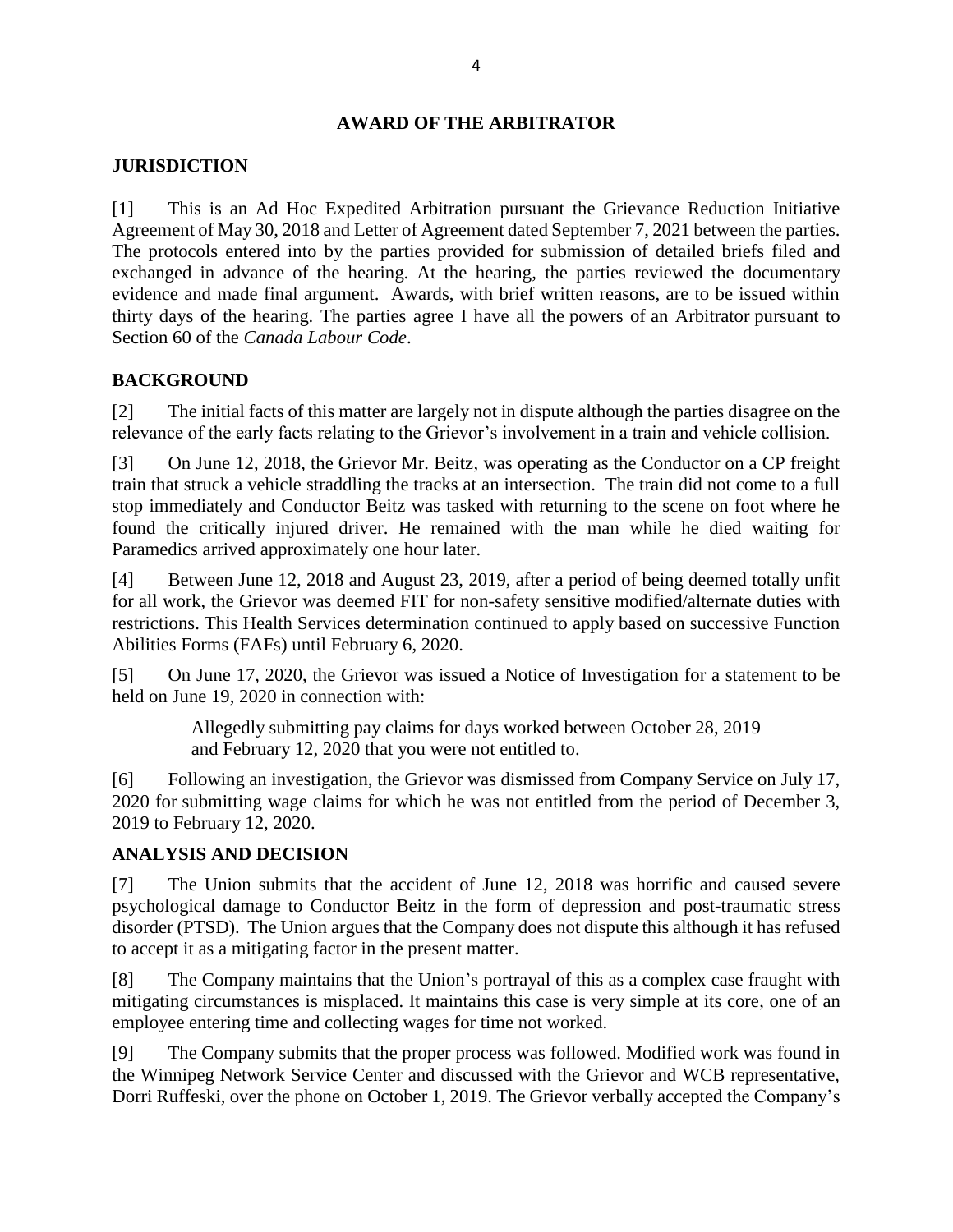offer of modified work and was sent a copy of the Return to Work Plan that had been discussed on the call. This work accommodation began on October 7, 2019.

[10] CP says that in response to concerns raised by the Grievor's Union Representative, Wes Geiler, on October 31, 2019, a return to work meeting was subsequently held with all the parties to discuss the Grievor's restrictions and a revised Return to Work Plan. It says Company records reflect that the Grievor stopped attending his modified duties as of December 19, 2019. However, it was not until February 6, 2020, that the Company actually received an updated FAF indicating the Grievor was "totally unfit for any work" as of that date.

[11] The Company submits that on February 14, 2020, this updated status was submitted to the Company's Employee Services to enter into SAP for tracking purposes. As the Grievor had submitted claims for full day's payment for February 7 and 10-12, 2020, Employee Services naturally questioned whether the time entries were incorrect or if the employee's updated status had the wrong effective date. This prompted a review of the Grievor's time entries revealing what appeared to be 51 improper time claim entries from November 15, 2019 through to March 5, 2020,

[12] At the request of the Grievor, his Union Representative Wes Geiler, and Superintendent Nicholas Pattyn with WCB Specialist Melanie Brace and Disability Management Specialist Jennifer Lehfellner the claims were discussed. CP says that during this call, the Grievor and his Union Representative claimed the payments were a misunderstanding.

[13] On June 17, 2020, a notice of investigation was issued. The Company maintains the investigation established that the Grievor had submitted improper claims for over 10 full or part days of pay. In addition, he had claimed pay for 8 weeks when he was absent. The Grievor was therefore dismissed on July 17, 2020.

[14] The Union submits that the Company did not offer any psychological support to the Grievor following the incident. While an accident debrief was performed for approximately three hours with the crew, the Union argues that it was to determine logistics of what occurred and to assess liability. It says that no mental health services were provided. Conductor Beitz felt he was encouraged to get over it and get back to work. He returned to work after three days off. The Union argues that the return to work, not surprisingly, was unsuccessful. Conductor Beitz was subsequently absent on Worker's Compensation Benefits as of March 26, 2019. He sought psychological counselling and began a course of prescribed sleeping aides and antidepressants.

[15] On August 23, 2019, CP Health Services notified Mr. Beitz's managers of a gradual return to work plan which commenced with half-days. The Union argues that Conductor Beitz was engaged by the Company, to the exclusion of the Union in an initial return-to-work agreement dated October 1, 2019. The agreement was not signed. It says the contents were discussed by way of phone call between Conductor Beitz and Melanie Brace, Company WCB Specialist. The two discussed the work he would be performing, where he would be located, and his schedule. By way of follow up email, on the subject of compensation, Ms. Brace stated only it was important that he enter his time using the code LD.

[16] The Union submits that on October 1, 2019, Conductor Beitz was advised by WCB that if his earnings were less than what he earned prior to his workplace injury, he would be entitled to a partial wage loss. There was no mention as to how he would claim all earnings in order to be fully compensated. The Union argues that contrary to the medical advice for his return to work, Conductor Beitz was accommodated into an office position working full time (not graduated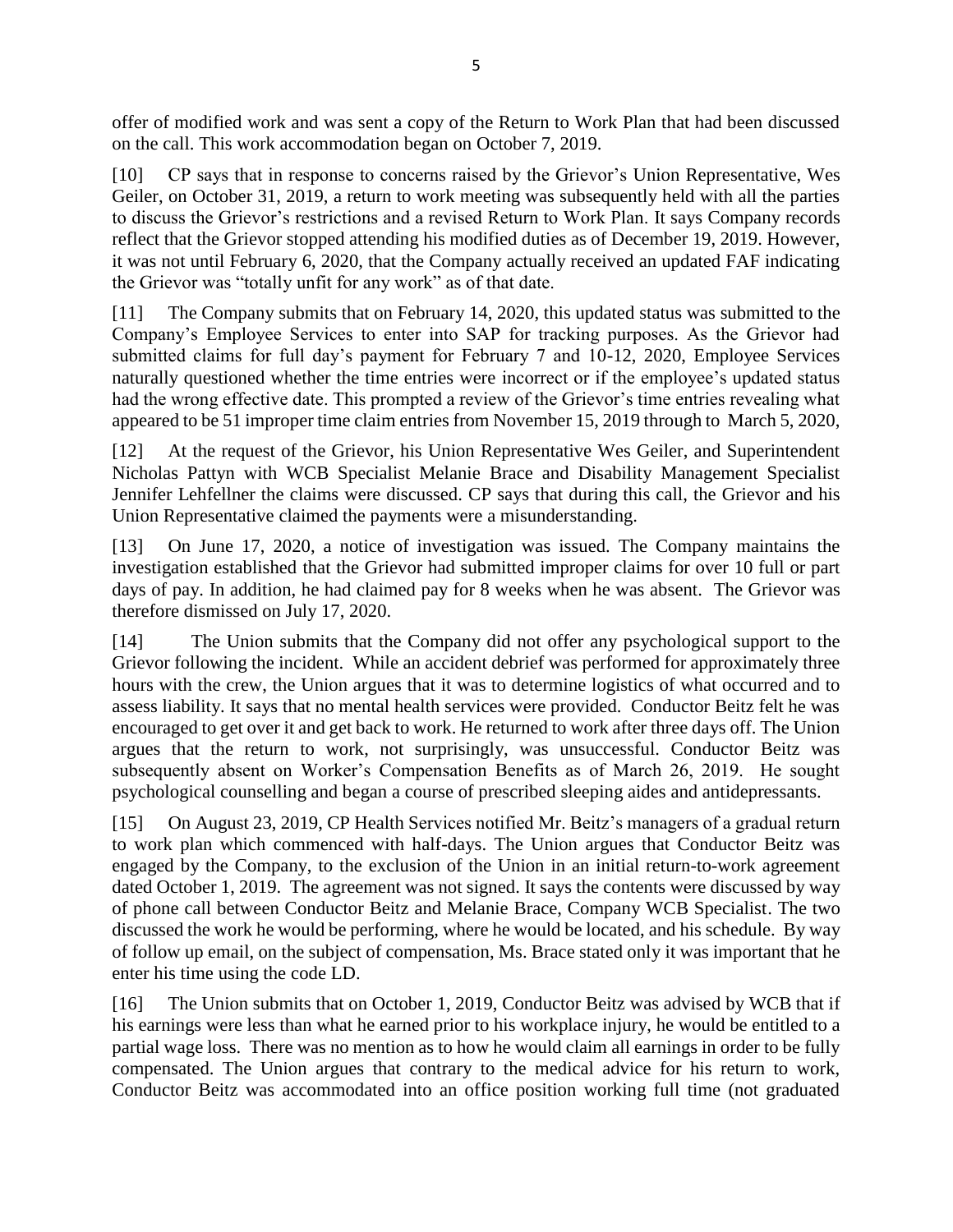hours) at the Winnipeg Network Service Centre commencing October 7, 2019. His hours were not graduated on his return to work October 7, 2019.

[17] The Union submits that Conductor Beitz's return to work agreement was revisited on November 4, 2019. This time Ms. Brace spoke with Conductor Beitz but also included Mr. Wes Geiler, (Chairperson, Provincial Legislative Board of Manitoba)("Mr. Geiler"), and Ms. Dorri Ruffeski (WCB representative). The written return-to-work agreement was not signed, dated or reviewed with Conductor Beitz or Mr. Geiler. It says that no conditions on Conductor Beitz being paid all or any earnings were discussed or agreed upon during the meeting. The Company concerning the claims that had been submitted to date raised no issue**.** Conductor Beitz was entirely transparent about when he worked and submitted his claims to the Company as instructed.

[18] The Company relies on the following authorities in support of the dismissal: William Scott & Co. v. C.F.A.W. Local P-162 (1976), [1977] 1 C.L.R.B.R. 1 (B.C. L.R.B.); Steel Equipment Co. Ltd. (1964) 14 L.A.C. 356; Sheet Metal Workers' International Association, Local 473 v. Bruce Power LP, 2009 CanLII 31586 (ON LRB); Canadian Railway Office of Arbitrations Cases 461,478, 899, 1835, 2669, 1474, 4445, 4735,Ad Hoc 730, SHP 311. The Union relies on Stewart v. Elk Valley Coal Corp., 2017 SCC 30 (CanLII), [2017] 1 S.C.R. 591; Canadian Railway Office of Arbitration Cases 3614, 3409, 3434, 3481, 2854, 4213.

[19] The parties provided extensive written submissions in this Ad Hoc and expedited arbitration process. Extensive authorities were also reviewed with final argument. The process flows from an agreement to clear up a backlog of grievances. I have carefully reviewed the submissions and authorities. I will only refer to those necessary for reaching this decision.

[20] The Company submits that the Union's argument of a complex case fraught with mitigating circumstances is unfounded. It says this case is very simple at its core and is that of an employee entering time and collecting wages for time not worked. It says the burden of proof rests with the Union to demonstrate, on the balance of probabilities, that the Grievor had a disability and that there is a connexion or link between the disability and the violation that incurred the discipline assessed. It relies on CROA 4527.

[21] The Union acknowledges it's onus to establish a prima facie case of discrimination before the Company is required to respond to an allegation of discriminatory conduct. It relies on Stewart v. Elk Valley Coal Corp., 2017 SCC 30 (CanLII), [2017] 1 S.C.R. 591. It says that test requires it to establish:

- 1. That they have a characteristic that is protected from discrimination under the Code [or Act, as the case may be];
- 2. That they have experienced an adverse impact; and
- 3. That the protected characteristic was a factor in the adverse impact.

[22] In this case, the Union submits that it has met all three heads of the Elk Valley test. The Union has clearly established Conductor Beitz suffers from a disability – PTSD, depression which is a characteristic protected from discrimination under the Act.

[23] I find the Grievor was involved in a car – train collision fatality. He was under medication and being treated for symptoms, which required an accommodation. Having carefully considered the evidence, I have no hesitation in concluding that there is a clear nexus between his condition and his actions.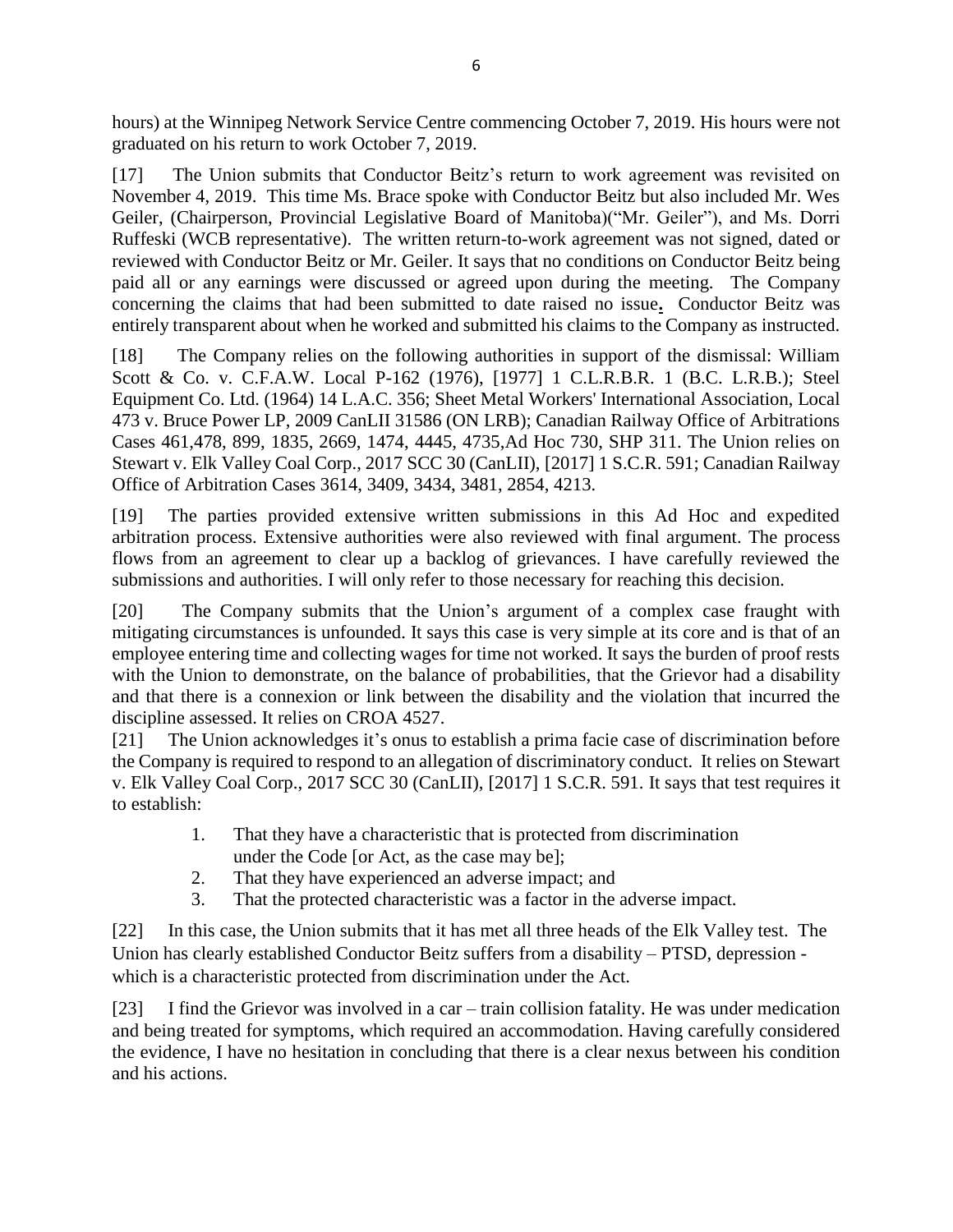[24] Absent his clearly establish involvement in the fatality and his resulting condition, I may have found termination appropriate given the repeated absences for which claims were made. However, the mitigating factors are also significant.

[25] The Grievor had only two years of prior service under the Honour System of pay and there is no evidence of any improper submissions in that period. The Grievor was absent for weeks not just days. There is no evidence that any employee could be in such a situation and not have it brought to their attention or questioned. The Company argues that the Grievor's false claims were submitted from October 2019 to February 12, 2020. The Union says it was excluded from the initial accommodation process of October 1, 2019.

[26] His return to work agreement was revised on November 4, 2019 and the Union was involved. However, there is no indication that any issues regarding his attendance was raised.

[27] There is no reason to suggest that his actions were deliberate. The realities of his condition and his new situation were clearly raised during the investigation. The Union relies on Arbitrator Picher's comments in his decision in CROA Case No. 3614:

Upon a review of the material filed the Arbitrator has some difficulty with some aspects of the Company's case. In discharging the Grievor the employer concluded that he knowingly and deliberately engaged in making fraudulent wage claims. The proof of that allegation rests upon the employer, on the balance of probabilities. To the extent that that the allegation is serious the standard of proof must be commensurate. Should the evidence disclose no more than an error of judgement or a misinterpretation of the provisions of the collective agreement by the employee, the burden of proof of establishing fraud would not be discharged.

[28] I cannot find that the Grievor is without fault. The Grievor says he thought his compensation from CP Rail was being reimbursed by WCB. Clearly, he thought about his method of being compensated. He was on a return to work agreement. He thought to contact his Union when his return to work agreement was revisited. It clearly stated he would only be compensated for hours worked. His medical condition was not constant as he clearly demonstrated. His absences increase from leaving early to being absent for entire weeks without seeking advice or approval. It was at a time when he was seeking medical advice.

[29] The Union relies on CROA Case No. 3409. Arbitrator Picher stated:

On what basis can it be said that what the grievor did was an act of fraud? Fraud is a serious allegation, which, like theft, must be established by the party bearing the burden of proof, on the basis of clear and cogent evidence. Whatever the suspicions or view of the Company, the evidence before the Arbitrator does not disclose the actions of a person who sought to manipulate or deceive the Company to obtain payment which he knew he was not entitled to receive.

[30] In reviewing the full record before me from the June 12, 2018 collision to the assessment of discipline, it is very clear that the Grievor's explanation for his pay claims was based on a misguided understanding of who and how his wages were being paid. I received no medical expert testimony regarding his state of mind and beliefs regarding his compensation. As a result, it is necessary for me to determine how much weight to assign to the various reports and documents relate to all of the other evidence before me. I find the Grievor engaged largely in uncharacteristic